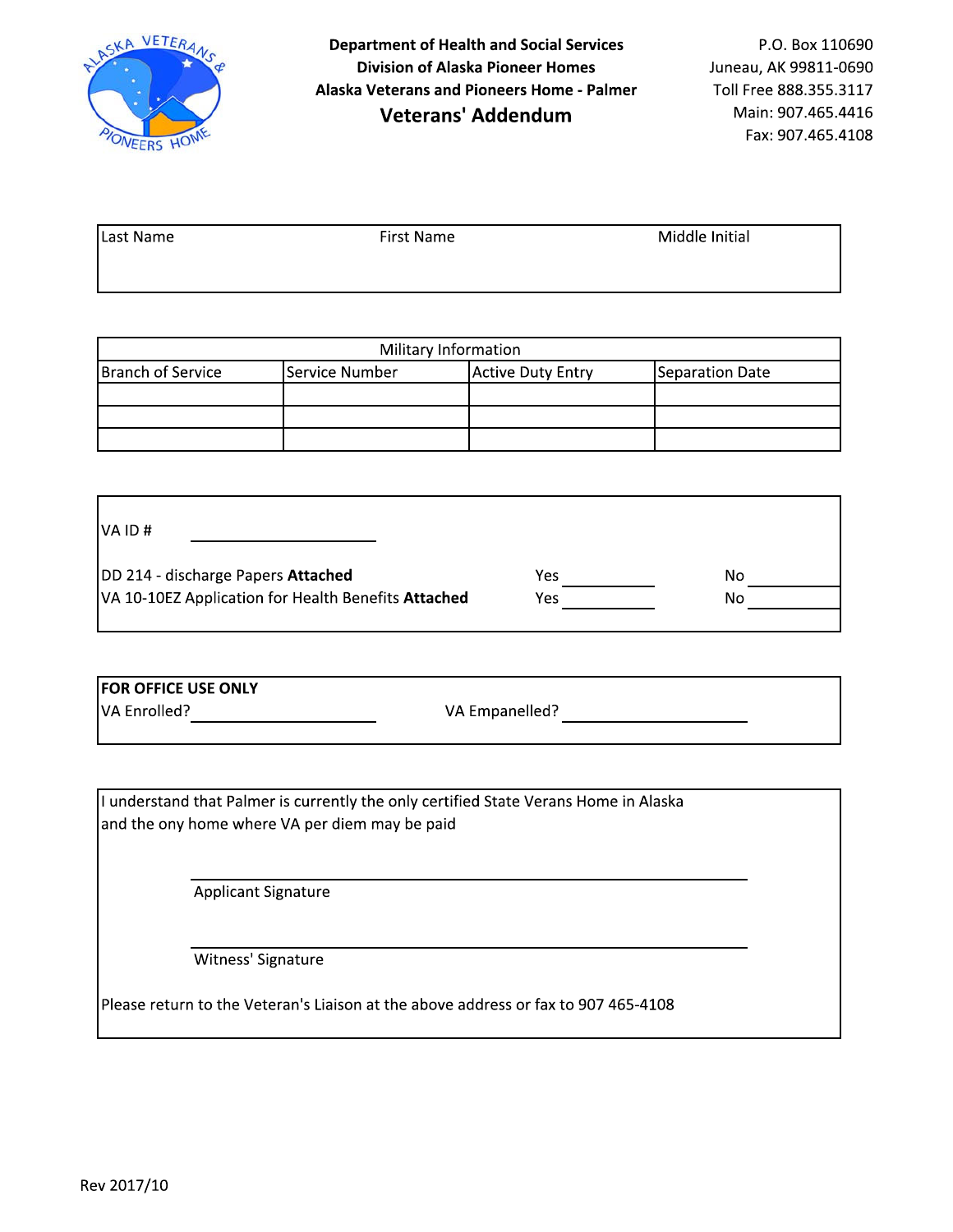# **INSTRUCTIONS FOR COMPLETING ENROLLMENT APPLICATION FOR HEALTH BENEFITS**

# **Please Read Before You Start . . . What is VA Form 10-10EZ used for?**

For Veterans to apply for enrollment in the VA health care system. The information provided on this form will be used by VA to determine your eligibility for medical benefits and on average will take 30 minutes to complete. This includes the time it will take to read instructions, gather the necessary facts and fill out the form.

# **Where can I get help filling out the form and if I have questions?**

You may use ANY of the following to request assistance:

- Ask VA to help you fill out the form by calling us at 1-877-222-VETS (8387).
- Access VA's website at http://www.va.gov and select "Contact the VA."
- Contact the Enrollment Coordinator at your local VA health care facility.
- Contact a National or State Veterans Service Organization.

# **Definitions of terms used on this form:**

SERVICE-CONNECTED (SC): A VA determination that an illness or injury was incurred or aggravated in the line of duty, in the active military, naval or air service.

COMPENSABLE: A VA determination that a service-connected disability is severe enough to warrant monetary compensation. NONCOMPENSABLE: A VA determination that a service-connected disability is not severe enough to warrant monetary compensation.

NONSERVICE-CONNECTED (NSC): A Veteran who does not have a VA determined service-related condition.

# **Getting Started: ALL VETERANS MUST COMPLETE SECTIONS I - III.**

# **Directions for Sections I - III:**

# **Section I** - **General Information:** Answer all questions.

**Section II** - **Military Service Information:** If you are not currently receiving benefits from VA, you may attach a copy of your discharge or separation papers from the military (such as DD-214 or, for WWII Veterans, a "WD" Form), with your signed application to expedite processing of your application. If you are currently receiving benefits from VA, we will cross-reference your information with VA data.

**Section III** - **Insurance Information:** Include information for all health insurance companies that cover you, this includes coverage provided through a spouse or significant other. Bring your insurance cards, Medicare and/or Medicaid card with you to each health care appointment.

# **Directions for Sections IV-VI:**

# **Financial Disclosure: ONLY NSC AND 0% NONCOMPENSABLE SC VETERANS MUST COMPLETE THIS SECTION TO DETERMINE ELIGIBILITY FOR VA HEALTH CARE ENROLLMENT AND/OR CARE OR SERVICES. Financial Disclosure Requirements Do Not Apply To:**

- a former Prisoner of War; or
- those in receipt of a Purple Heart; or
- a recently discharged Combat Veteran; or
- those discharged for a disability incurred or aggravated in the line of duty; or
- those receiving VA SC disability compensation; or
- those receiving VA pension; or
- those in receipt of Medicaid benefits; or
- those who served in Vietnam between January 9, 1962 and May 7, 1975; or
- • those who served in SW Asia during the Gulf War between August 2, 1990 and November 11, 1998; or
- those who served at least 30 days at Camp Lejeune between August 1, 1953 and December 31, 1987.

You are not required to disclose your financial information; however, VA is not currently enrolling new applicants who decline to provide their financial information unless they have other qualifying eligibility factors. If a financial assessment is not used to determine your priority for enrollment you may choose not to disclose your information. However, if a financial assessment is used to determine your eligibility for cost-free medication, travel assistance or waiver of the travel deductible, and you do not disclose your financial information, you will not be eligible for these benefits.

# **Section IV** - **Dependent Information:** Include the following:

- Your spouse even if you did not live together, as long as you contributed support last calendar year.
- Your biological children, adopted children, and stepchildren who are unmarried and under the age of 18, or at least 18 but under 23 and attending high school, college or vocational school (full or part-time), or became permanently unable to support themselves before age 18.
- Child support contributions. Contributions can include tuition or clothing payments or payments of medical bills.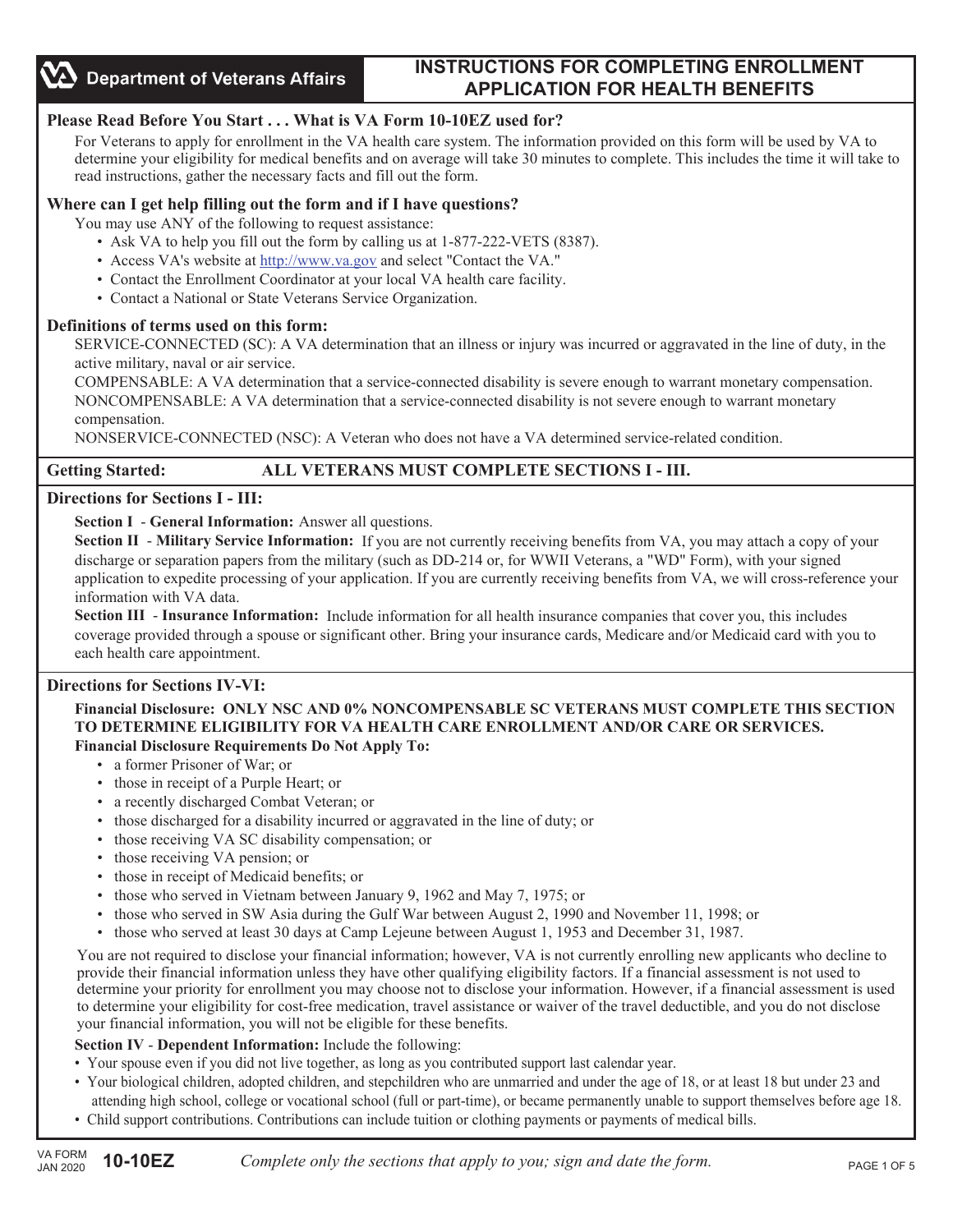# **Continued ...**

# **Section V - Employment Information:**

- Veterans Employment Status Company Address
- Date of Retirement
- Company Address
- Date of Retirement Company Phone Number
- Company Name

# **Section VI - Previous Calendar Year Gross Annual Income of Veteran, Spouse and Dependent Children**

#### **Report:**

- Gross annual income from employment, except for income from your farm, ranch, property or business. Include your wages, bonuses, tips, severance pay and other accrued benefits and your child's income information if it could have been used to pay your household expenses.
- Net income from your farm, ranch, property, or business.
- Other income amounts, including retirement and pension income, Social Security Retirement and Social Security Disability income, compensation benefits such as VA disability, unemployment, Workers and black lung, cash gifts, interest and dividends, including tax exempt earnings and distributions from Individual Retirement Accounts (IRAs) or annuities.

# **Do Not Report:**

Donations from public or private relief, welfare or charitable organizations; Supplemental Security Income (SSI) and need-based payments from a government agency; profit from the occasional sale of property; income tax refunds, reinvested interest on Individual Retirement Accounts (IRAs); scholarships and grants for school attendance; disaster relief payments; reimbursement for casualty loss; loans; Radiation Compensation Exposure Act payments; Agent Orange settlement payments; Alaska Native Claims Settlement Acts Income, payments to foster parent; amounts in joint accounts in banks and similar institutions acquired by reason of death of the other joint owner; Japanese ancestry restitution under Public Law 100-383; cash surrender value of life insurance; lump-sum proceeds of life insurance policy on a Veteran; and payments received under the Medicare transitional assistance program.

# **Section VII - Previous Calendar Year Deductible Expenses**

Report non-reimbursed medical expenses paid by you or your spouse. Include expenses for medical and dental care, drugs, eyeglasses, Medicare, medical insurance premiums and other health care expenses paid by you for dependents and persons for whom you have a legal or moral obligation to support. Do not list expenses if you expect to receive reimbursement from insurance or other sources. Report last illness and burial expenses, e.g., prepaid burial, paid by the Veteran for spouse or dependent(s).

# **Section VIII - Consent to Copays and to Receive Communications**

By submitting this application, you are agreeing to pay the applicable VA copayments for care or services (including urgent care) as required by law. You also agree to receive communications from VA to your supplied email, home phone number, or mobile number. However, providing your email, home phone number, or mobile number is voluntary.

# **Submitting Your Application**

- 1. You or an individual to whom you have delegated your Power of Attorney must sign and date the form. If you sign with an "X", 2 people you know must witness you as you sign. They must sign the form and print their names. If the form is not signed and dated appropriately, VA will return it for you to complete.
- 2. Attach any continuation sheets, a copy of supporting materials and your Power of Attorney documents to your application.

# **Where do I send my application?**

Mail the original application and supporting materials to the Health Eligibility Center, 2957 Clairmont Road, Suite 200, Atlanta, GA 30329.

#### **PAPERWORK REDUCTION ACT AND PRIVACY ACT INFORMATION**

**The Paperwork Reduction Act** of 1995 requires us to notify you that this information collection is in accordance with the clearance requirements of Section 3507 of the Paperwork Reduction Act of 1995. We may not conduct or sponsor, and you are not required to respond to, a collection of information unless it displays a valid OMB number. We anticipate that the time expended by all individuals who must complete this form will average 30 minutes. This includes the time it will take to read instructions, gather the necessary facts and fill out the form.

**Privacy Act Information:** VA is asking you to provide the information on this form under 38 U.S.C. Sections 1705,1710, 1712, and 1722 in order for VA to determine your eligibility for medical benefits. Information you supply may be verified from initial submission forward through a computer-matching program. VA may disclose the information that you put on the form as permitted by law. VA may make a "routine use" disclosure of the information as outlined in the Privacy Act systems of records notices and in accordance with the VHA Notice of Privacy Practices. Providing the requested information is voluntary, but if any or all of the requested information is not provided, it may delay or result in denial of your request for health care benefits. Failure to furnish the information will not have any effect on any other benefits to which you may be entitled. If you provide VA your Social Security Number, VA will use it to administer your VA benefits. VA may also use this information to identify Veterans and persons claiming or receiving VA benefits and their records, and for other purposes authorized or required by law.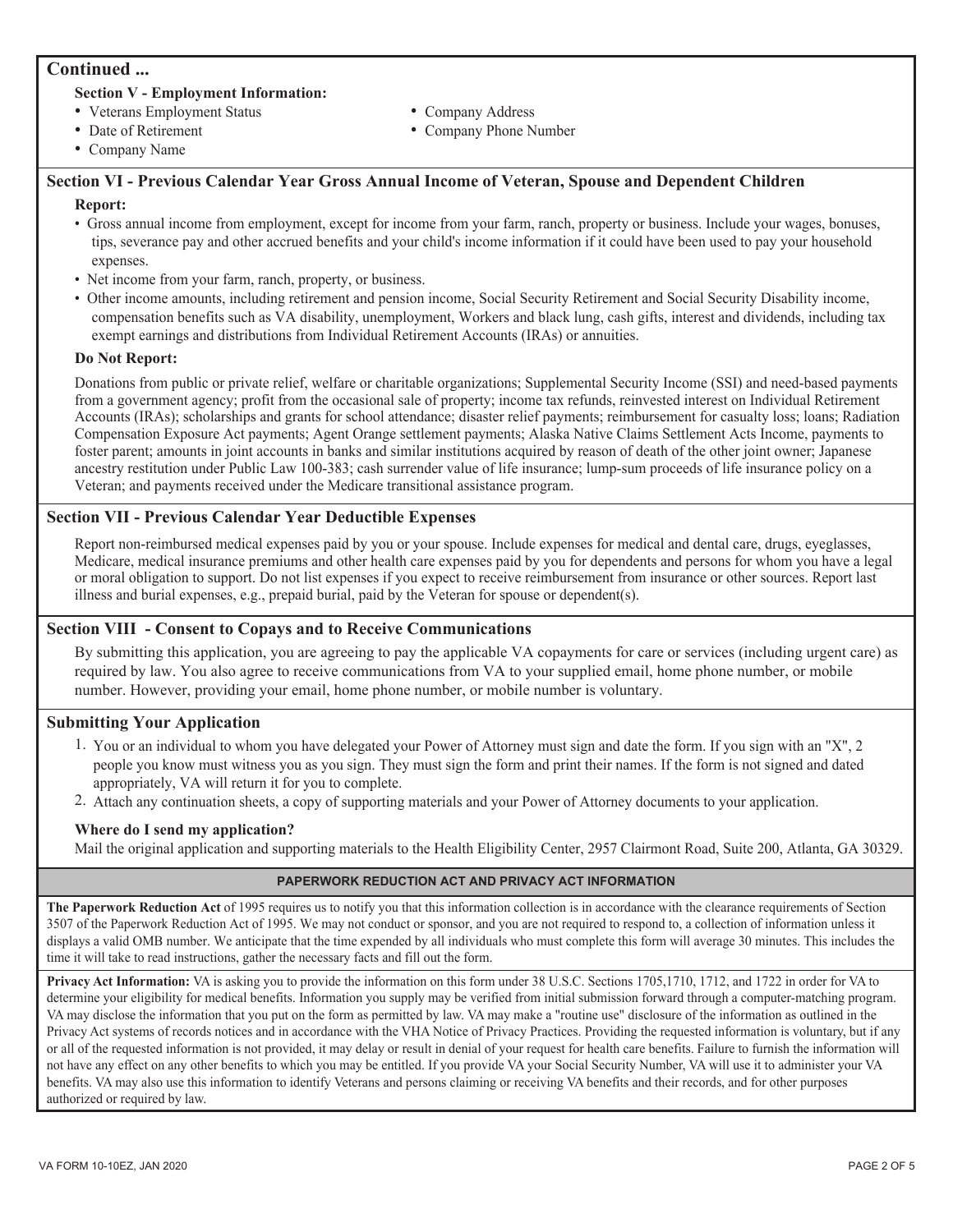|                                                                                                                                                                                                 |                                                                                                                                                                                                                                                                              |                     |  | <b>Department of Veterans Affairs</b>                                                                                                                                                                                                          | <b>APPLICATION FOR HEALTH BENEFITS</b>                                                 |                                                                                                                |           |                                                                                |                                     |                                               |                                                                                                 |                        |                                           |                             |            |           |
|-------------------------------------------------------------------------------------------------------------------------------------------------------------------------------------------------|------------------------------------------------------------------------------------------------------------------------------------------------------------------------------------------------------------------------------------------------------------------------------|---------------------|--|------------------------------------------------------------------------------------------------------------------------------------------------------------------------------------------------------------------------------------------------|----------------------------------------------------------------------------------------|----------------------------------------------------------------------------------------------------------------|-----------|--------------------------------------------------------------------------------|-------------------------------------|-----------------------------------------------|-------------------------------------------------------------------------------------------------|------------------------|-------------------------------------------|-----------------------------|------------|-----------|
|                                                                                                                                                                                                 | <b>SECTION I - GENERAL INFORMATION</b>                                                                                                                                                                                                                                       |                     |  |                                                                                                                                                                                                                                                |                                                                                        |                                                                                                                |           |                                                                                |                                     |                                               |                                                                                                 |                        |                                           |                             |            |           |
| Federal law provides criminal penalties, including a fine and/or imprisonment for up to 5 years, for concealing a material fact or making a materially<br>false statement. (See 18 U.S.C. 1001) |                                                                                                                                                                                                                                                                              |                     |  |                                                                                                                                                                                                                                                |                                                                                        |                                                                                                                |           |                                                                                |                                     |                                               |                                                                                                 |                        |                                           |                             |            |           |
|                                                                                                                                                                                                 | 1A. VETERAN'S NAME (Last, First, Middle Name)                                                                                                                                                                                                                                |                     |  |                                                                                                                                                                                                                                                |                                                                                        |                                                                                                                |           |                                                                                | 1B. PREFERRED NAME                  |                                               |                                                                                                 |                        | 2. MOTHER'S MAIDEN NAME                   |                             |            |           |
| 3A. BIRTH SEX                                                                                                                                                                                   | 3B. SELF-IDENTIFIED<br>4. ARE YOU SPANISH.<br><b>GENDER IDENTITY</b><br>HISPANIC, OR LATINO?                                                                                                                                                                                 |                     |  |                                                                                                                                                                                                                                                |                                                                                        | 5. WHAT IS YOUR RACE? (You may check more than one.<br>Information is required for statistical purposes only.) |           |                                                                                |                                     |                                               |                                                                                                 | 6. SOCIAL SECURITY NO. |                                           |                             |            |           |
| MALE                                                                                                                                                                                            | <b>MALE</b>                                                                                                                                                                                                                                                                  |                     |  | <b>YES</b>                                                                                                                                                                                                                                     |                                                                                        |                                                                                                                | ASIAN     |                                                                                |                                     |                                               | AMERICAN INDIAN OR ALASKA NATIVE                                                                |                        |                                           |                             |            |           |
| <b>FEMALE</b>                                                                                                                                                                                   | <b>FEMALE</b>                                                                                                                                                                                                                                                                |                     |  | <b>NO</b>                                                                                                                                                                                                                                      | BLACK OR AFRICAN AMERICAN<br><b>WHITE</b><br>NATIVE HAWAIIAN OR OTHER PACIFIC ISLANDER |                                                                                                                |           |                                                                                |                                     |                                               |                                                                                                 |                        |                                           |                             |            |           |
| 7. VA CLAIM NUMBER                                                                                                                                                                              |                                                                                                                                                                                                                                                                              |                     |  | 8A. DATE OF BIRTH (mm/dd/yyyy)                                                                                                                                                                                                                 |                                                                                        |                                                                                                                |           |                                                                                | 8B. PLACE OF BIRTH (City and State) |                                               |                                                                                                 | 9. RELIGION            |                                           |                             |            |           |
| 10A. PERMANENT ADDRESS (Street)                                                                                                                                                                 |                                                                                                                                                                                                                                                                              |                     |  | 10B. CITY                                                                                                                                                                                                                                      |                                                                                        |                                                                                                                |           |                                                                                | 10C. STATE                          |                                               | 10D. ZIP CODE                                                                                   | 10E.COUNTY             |                                           |                             |            |           |
| 10F. HOME TELEPHONE NO. (optional)                                                                                                                                                              |                                                                                                                                                                                                                                                                              |                     |  | 10G. MOBILE TELEPHONE NO. (optional)                                                                                                                                                                                                           |                                                                                        |                                                                                                                |           |                                                                                |                                     |                                               | 10H. E-MAIL ADDRESS (optional)                                                                  |                        |                                           |                             |            |           |
|                                                                                                                                                                                                 |                                                                                                                                                                                                                                                                              | (Include Area Code) |  |                                                                                                                                                                                                                                                |                                                                                        |                                                                                                                |           |                                                                                | (Include Area Code)                 |                                               |                                                                                                 |                        |                                           |                             |            |           |
| 11A. RESIDENTIAL ADDRESS (Street)                                                                                                                                                               | 11B. CITY<br>11D. ZIP CODE<br>11E.COUNTY<br>11C. STATE                                                                                                                                                                                                                       |                     |  |                                                                                                                                                                                                                                                |                                                                                        |                                                                                                                |           |                                                                                |                                     |                                               |                                                                                                 |                        |                                           |                             |            |           |
| 12. TYPE OF BENEFIT(S) APPLYING FOR<br>(You may check more than one)                                                                                                                            |                                                                                                                                                                                                                                                                              |                     |  | 13. CURRENT MARTIAL STATUS                                                                                                                                                                                                                     |                                                                                        |                                                                                                                |           |                                                                                |                                     |                                               |                                                                                                 |                        |                                           |                             |            |           |
|                                                                                                                                                                                                 | ENROLLMENT/HEALTH SERVICES<br><b>DENTAL</b><br><b>MARRIED</b><br><b>NEVER MARRIED</b><br><b>SEPARATED</b><br><b>WIDOWED</b><br><b>DIVORCED</b>                                                                                                                               |                     |  |                                                                                                                                                                                                                                                |                                                                                        |                                                                                                                |           |                                                                                |                                     |                                               |                                                                                                 |                        |                                           |                             |            |           |
|                                                                                                                                                                                                 | 14A. NEXT OF KIN NAME<br>14B. NEXT OF KIN ADDRESS<br>14C. NEXT OF KIN RELATIONSHIP                                                                                                                                                                                           |                     |  |                                                                                                                                                                                                                                                |                                                                                        |                                                                                                                |           |                                                                                |                                     |                                               |                                                                                                 |                        |                                           |                             |            |           |
| 14D. NEXT OF KIN TELEPHONE NO.                                                                                                                                                                  |                                                                                                                                                                                                                                                                              |                     |  | 14E. NEXT OF KIN WORK TELEPHONE NO.                                                                                                                                                                                                            |                                                                                        |                                                                                                                |           |                                                                                |                                     |                                               |                                                                                                 |                        |                                           |                             |            |           |
|                                                                                                                                                                                                 | 15. DESIGNEE - INDIVIDUAL TO RECEIVE POSSESSION OF YOUR PERSONAL<br>PROPERTY LEFT ON PREMISES UNDER VA CONTROL AFTER YOUR<br>(Include Area Code)<br>(Include Area Code)<br>DEPARTURE OR AT THE TIME OF DEATH (Note: This does not constitute a<br>will or transfer of title) |                     |  |                                                                                                                                                                                                                                                |                                                                                        |                                                                                                                |           |                                                                                |                                     |                                               |                                                                                                 |                        |                                           |                             |            |           |
| 16. I AM ENROLLING TO OBTAIN MINIMUM<br>ESSENTIAL COVERAGE UNDER THE<br>AFFORDABLE CARE ACT<br>$YES$ NO                                                                                         |                                                                                                                                                                                                                                                                              |                     |  | 18. WOULD YOU LIKE FOR VA TO<br>17. WHICH VA MEDICAL CENTER OR OUTPATIENT CLINIC DO YOU PREFER?<br>CONTACT YOU TO SCHEDULE<br><i>(for listing of facilities visit www.va.gov/directory)</i><br>YOUR FIRST APPOINTMENT?<br>$\Box$ YES $\Box$ NO |                                                                                        |                                                                                                                |           |                                                                                |                                     |                                               |                                                                                                 |                        |                                           |                             |            |           |
|                                                                                                                                                                                                 | <b>SECTION II - MILITARY SERVICE INFORMATION</b>                                                                                                                                                                                                                             |                     |  |                                                                                                                                                                                                                                                |                                                                                        |                                                                                                                |           |                                                                                |                                     |                                               |                                                                                                 |                        |                                           |                             |            |           |
| 1A. LAST BRANCH OF SERVICE                                                                                                                                                                      |                                                                                                                                                                                                                                                                              |                     |  | 1B. LAST ENTRY DATE                                                                                                                                                                                                                            |                                                                                        |                                                                                                                |           |                                                                                |                                     |                                               | 1C. FUTURE DISCHARGE DATE                                                                       |                        |                                           | 1D. LAST DISCHARGE DATE     |            |           |
| <b>1E. DISCHARGE TYPE</b>                                                                                                                                                                       |                                                                                                                                                                                                                                                                              |                     |  |                                                                                                                                                                                                                                                |                                                                                        |                                                                                                                |           |                                                                                |                                     |                                               |                                                                                                 |                        |                                           | 1F. MILITARY SERVICE NUMBER |            |           |
| 2. MILITARY HISTORY (Check yes or no)                                                                                                                                                           |                                                                                                                                                                                                                                                                              |                     |  |                                                                                                                                                                                                                                                | <b>YES</b>                                                                             |                                                                                                                | <b>NO</b> |                                                                                |                                     |                                               |                                                                                                 |                        |                                           |                             | <b>YES</b> | <b>NO</b> |
| A. ARE YOU A PURPLE HEART AWARD RECIPIENT?                                                                                                                                                      |                                                                                                                                                                                                                                                                              |                     |  |                                                                                                                                                                                                                                                |                                                                                        |                                                                                                                |           |                                                                                |                                     | G. DO YOU HAVE A VA SERVICE-CONNECTED RATING? |                                                                                                 |                        |                                           |                             |            |           |
| B. ARE YOU A FORMER PRISONER OF WAR?                                                                                                                                                            |                                                                                                                                                                                                                                                                              |                     |  |                                                                                                                                                                                                                                                |                                                                                        |                                                                                                                |           |                                                                                |                                     |                                               |                                                                                                 |                        | IF "YES", WHAT IS YOUR RATED PERCENTAGE % |                             |            |           |
| C. DID YOU SERVE IN A COMBAT THEATER OF OPERATIONS AFTER<br>11/11/1998?                                                                                                                         |                                                                                                                                                                                                                                                                              |                     |  |                                                                                                                                                                                                                                                |                                                                                        |                                                                                                                |           |                                                                                | AND MAY 7, 1975?                    |                                               | H. DID YOU SERVE IN VIETNAM BETWEEN JANUARY 9, 1962                                             |                        |                                           |                             |            |           |
| D. WERE YOU DISCHARGED OR RETIRED FROM MILITARY FOR A<br>DISABILITY INCURRED IN THE LINE OF DUTY?                                                                                               |                                                                                                                                                                                                                                                                              |                     |  |                                                                                                                                                                                                                                                |                                                                                        |                                                                                                                |           |                                                                                | MILITARY?                           |                                               | I. WERE YOU EXPOSED TO RADIATION WHILE IN THE                                                   |                        |                                           |                             |            |           |
|                                                                                                                                                                                                 | E. ARE YOU RECEIVING DISABILITY RETIREMENT PAY INSTEAD OF<br>VA COMPENSATION?                                                                                                                                                                                                |                     |  |                                                                                                                                                                                                                                                |                                                                                        |                                                                                                                |           | J. DID YOU RECEIVE NOSE AND THROAT RADIUM<br>TREATMENTS WHILE IN THE MILITARY? |                                     |                                               |                                                                                                 |                        |                                           |                             |            |           |
| F. DID YOU SERVE IN SW ASIA DURING THE GULF WAR BETWEEN<br>AUGUST 2, 1990 AND NOVEMBER 11, 1998?                                                                                                |                                                                                                                                                                                                                                                                              |                     |  |                                                                                                                                                                                                                                                |                                                                                        |                                                                                                                |           |                                                                                | DECEMBER 31, 1987?                  |                                               | K. DID YOU SERVE ON ACTIVE DUTY AT LEAST 30 DAYS AT<br>CAMP LEJEUNE FROM AUGUST 1, 1953 THROUGH |                        |                                           |                             |            |           |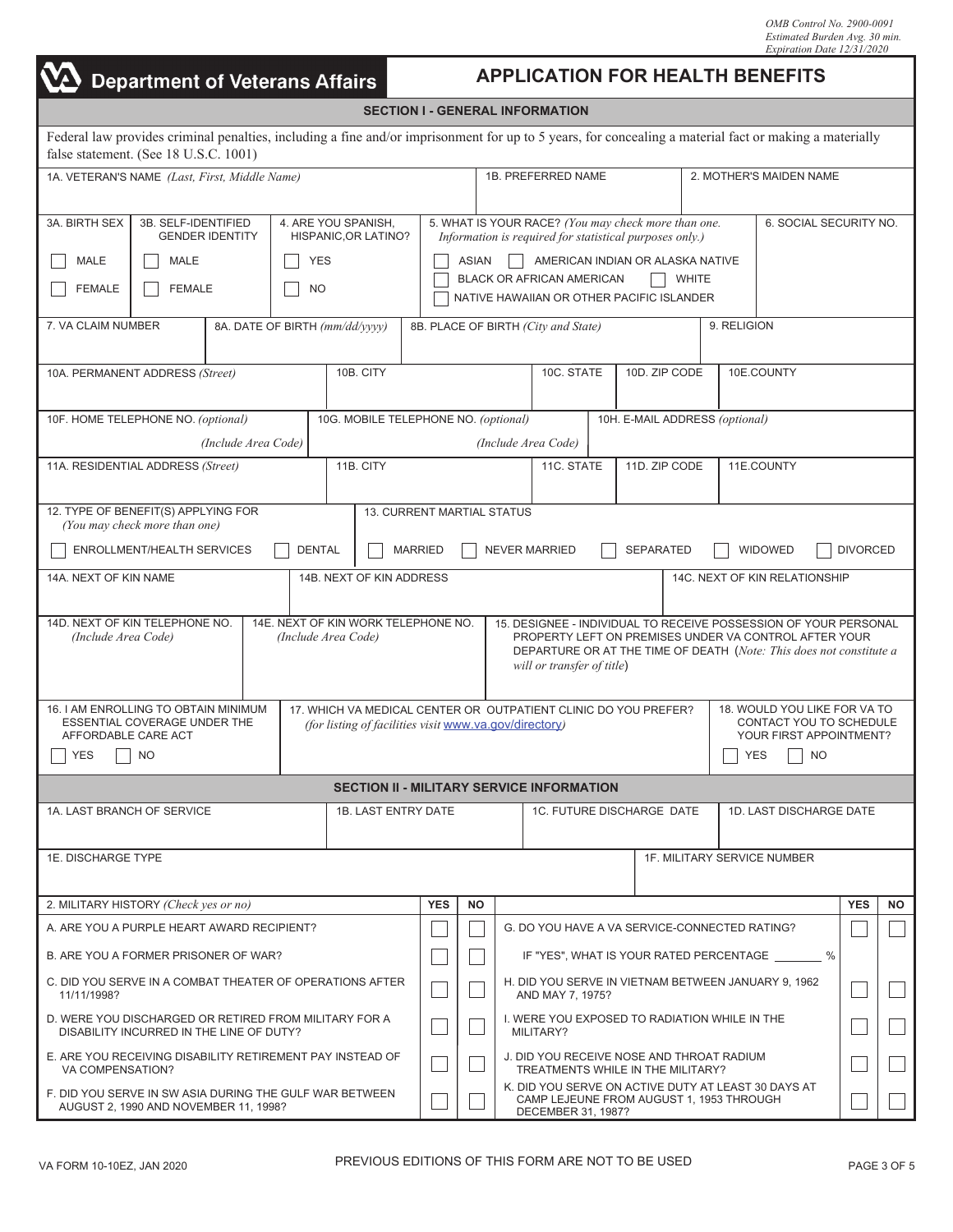| <b>APPLICATION FOR HEALTH BENEFITS</b><br><b>Continued</b>                                                                                                                                                                                                   |                                                                                       | VETERAN'S NAME (Last, First, Middle)                                                                                              |                                                                                                                                  | SOCIAL SECURITY NUMBER                                                    |                               |                                                                                                                   |  |  |
|--------------------------------------------------------------------------------------------------------------------------------------------------------------------------------------------------------------------------------------------------------------|---------------------------------------------------------------------------------------|-----------------------------------------------------------------------------------------------------------------------------------|----------------------------------------------------------------------------------------------------------------------------------|---------------------------------------------------------------------------|-------------------------------|-------------------------------------------------------------------------------------------------------------------|--|--|
|                                                                                                                                                                                                                                                              | SECTION III - INSURANCE INFORMATION (Use a separate sheet for additional information) |                                                                                                                                   |                                                                                                                                  |                                                                           |                               |                                                                                                                   |  |  |
| 1. ENTER YOUR HEALTH INSURANCE COMPANY NAME, ADDRESS AND TELEPHONE NUMBER (include coverage through spouse or other person)                                                                                                                                  |                                                                                       |                                                                                                                                   |                                                                                                                                  |                                                                           |                               |                                                                                                                   |  |  |
| 2. NAME OF POLICY HOLDER                                                                                                                                                                                                                                     | 3. POLICY NUMBER                                                                      | 4. GROUP CODE                                                                                                                     |                                                                                                                                  | 5. ARE YOU<br><b>ELIGIBLE FOR</b><br>MEDICAID?<br><b>YES</b><br><b>NO</b> | <b>YES</b>                    | 6A. ARE YOU ENROLLED IN MEDICARE<br>HOSPITAL INSURANCE PART A?<br><b>NO</b><br>6B. EFFECTIVE DATE<br>(mm/dd/vvvv) |  |  |
|                                                                                                                                                                                                                                                              | SECTION IV - DEPENDENT INFORMATION (Use a separate sheet for additional dependents)   |                                                                                                                                   |                                                                                                                                  |                                                                           |                               |                                                                                                                   |  |  |
| 1. SPOUSE'S NAME (Last, First, Middle Name)                                                                                                                                                                                                                  |                                                                                       |                                                                                                                                   | 2. CHILD'S NAME (Last, First, Middle Name)                                                                                       |                                                                           |                               |                                                                                                                   |  |  |
| 1A. SPOUSE'S SOCIAL SECURITY NUMBER                                                                                                                                                                                                                          |                                                                                       |                                                                                                                                   |                                                                                                                                  | 2A. CHILD'S DATE OF BIRTH (mm/dd/yyyy)                                    |                               | 2B. CHILD'S SOCIAL SECURITY NO.                                                                                   |  |  |
| 1B. SPOUSE'S DATE OF BIRTH<br>(mm/dd/yyyy)                                                                                                                                                                                                                   | 1C. SPOUSE SELF-IDENTIFIED<br><b>GENDER IDENTITY</b><br>MALE<br><b>FEMALE</b>         |                                                                                                                                   |                                                                                                                                  | 2C. DATE CHILD BECAME YOUR DEPENDENT (mm/dd/vvvv)                         |                               |                                                                                                                   |  |  |
| 1D. DATE OF MARRIAGE (mm/dd/vvvv)                                                                                                                                                                                                                            |                                                                                       |                                                                                                                                   | SON                                                                                                                              | 2D. CHILD'S RELATIONSHIP TO YOU (Check one)<br><b>DAUGHTER</b>            |                               | <b>STEPSON</b><br><b>STEPDAUGHTER</b>                                                                             |  |  |
| 1E. SPOUSE'S ADDRESS AND TELEPHONE NUMBER (Street, City, State, ZIP<br>if different from Veteran's)                                                                                                                                                          |                                                                                       | 2E. WAS CHILD PERMANENTLY AND TOTALLY DISABLED BEFORE THE<br>AGE OF 18?<br><b>YES</b><br><b>NO</b>                                |                                                                                                                                  |                                                                           |                               |                                                                                                                   |  |  |
|                                                                                                                                                                                                                                                              |                                                                                       |                                                                                                                                   | 2F. IF CHILD IS BETWEEN 18 AND 23 YEARS OF AGE, DID CHILD ATTEND SCHOOL<br><b>LAST CALENDAR YEAR?</b><br><b>NO</b><br><b>YES</b> |                                                                           |                               |                                                                                                                   |  |  |
| 3. IF YOUR SPOUSE OR DEPENDENT CHILD DID NOT LIVE WITH YOU LAST<br>YEAR, DID YOU PROVIDE SUPPORT?<br><b>YES</b><br><b>NO</b>                                                                                                                                 |                                                                                       | 2G. EXPENSES PAID BY YOUR DEPENDENT CHILD FOR COLLEGE, VOCATIONAL<br>REHABILITATION OR TRAINING (e.g., tuition, books, materials) |                                                                                                                                  |                                                                           |                               |                                                                                                                   |  |  |
|                                                                                                                                                                                                                                                              |                                                                                       | <b>SECTION V - EMPLOYMENT INFORMATION</b>                                                                                         |                                                                                                                                  |                                                                           |                               |                                                                                                                   |  |  |
| 1A. VETERAN'S EMPLOYMENT STATUS (Check one).<br><b>FULL TIME</b><br><b>PART TIME</b>                                                                                                                                                                         |                                                                                       | NOT EMPLOYED                                                                                                                      | <b>RETIRED</b>                                                                                                                   |                                                                           | <b>1B. DATE OF RETIREMENT</b> |                                                                                                                   |  |  |
| 1C. COMPANY NAME.<br>(Complete if employed or retired)                                                                                                                                                                                                       |                                                                                       | 1D. COMPANY ADDRESS<br>(Complete if employed or retired - Street, City, State, ZIP)                                               |                                                                                                                                  |                                                                           |                               | 1E. COMPANY PHONE NUMBER<br>(Complete if employed or retired)<br>(Include area code)                              |  |  |
| SECTION VI - PREVIOUS CALENDAR YEAR GROSS ANNUAL INCOME OF VETERAN, SPOUSE AND DEPENDENT CHILDREN<br>(Use a separate sheet for additional dependents)                                                                                                        |                                                                                       |                                                                                                                                   |                                                                                                                                  |                                                                           |                               |                                                                                                                   |  |  |
| 1. GROSS ANNUAL INCOME FROM EMPLOYMENT (wages, bonuses, tips,<br>etc.) EXCLUDING INCOME FROM YOUR FARM, RANCH, PROPERTY OR<br><b>BUSINESS</b>                                                                                                                |                                                                                       | \$                                                                                                                                | <b>VETERAN</b>                                                                                                                   | \$                                                                        | <b>SPOUSE</b>                 | CHILD <sub>1</sub><br>\$                                                                                          |  |  |
| 2. NET INCOME FROM YOUR FARM, RANCH, PROPERTY OR BUSINESS                                                                                                                                                                                                    | \$                                                                                    |                                                                                                                                   | \$                                                                                                                               | \$                                                                        |                               |                                                                                                                   |  |  |
| 3. LIST OTHER INCOME AMOUNTS (e.g., Social Security, compensation,<br>pension interest, dividends) EXCLUDING WELFARE.                                                                                                                                        |                                                                                       | \$<br>\$                                                                                                                          |                                                                                                                                  |                                                                           |                               |                                                                                                                   |  |  |
|                                                                                                                                                                                                                                                              | <b>SECTION VII - PREVIOUS CALENDAR YEAR DEDUCTIBLE EXPENSES</b>                       |                                                                                                                                   |                                                                                                                                  |                                                                           |                               |                                                                                                                   |  |  |
| 1. TOTAL NON-REIMBURSED MEDICAL EXPENSES PAID BY YOU OR YOUR SPOUSE (e.g., payments for doctors, dentists, medications,<br>Medicare, health insurance, hospital and nursing home) VA will calculate a deductible and the net medical expenses you may claim. |                                                                                       |                                                                                                                                   |                                                                                                                                  |                                                                           |                               | \$                                                                                                                |  |  |
| 2. AMOUNT YOU PAID LAST CALENDAR YEAR FOR FUNERAL AND BURIAL EXPENSES (INCLUDING PREPAID BURIAL EXPENSES)<br>FOR YOUR DECEASED SPOUSE OR DEPENDENT CHILD (Also enter spouse or child's information in Section VI.)                                           |                                                                                       |                                                                                                                                   |                                                                                                                                  |                                                                           |                               | \$                                                                                                                |  |  |
| 3. AMOUNT YOU PAID LAST CALENDAR YEAR FOR YOUR COLLEGE OR VOCATIONAL EDUCATIONAL EXPENSES (e.g., tuition, books,<br>fees, materials) DO NOT LIST YOUR DEPENDENTS' EDUCATIONAL EXPENSES.                                                                      | \$                                                                                    |                                                                                                                                   |                                                                                                                                  |                                                                           |                               |                                                                                                                   |  |  |